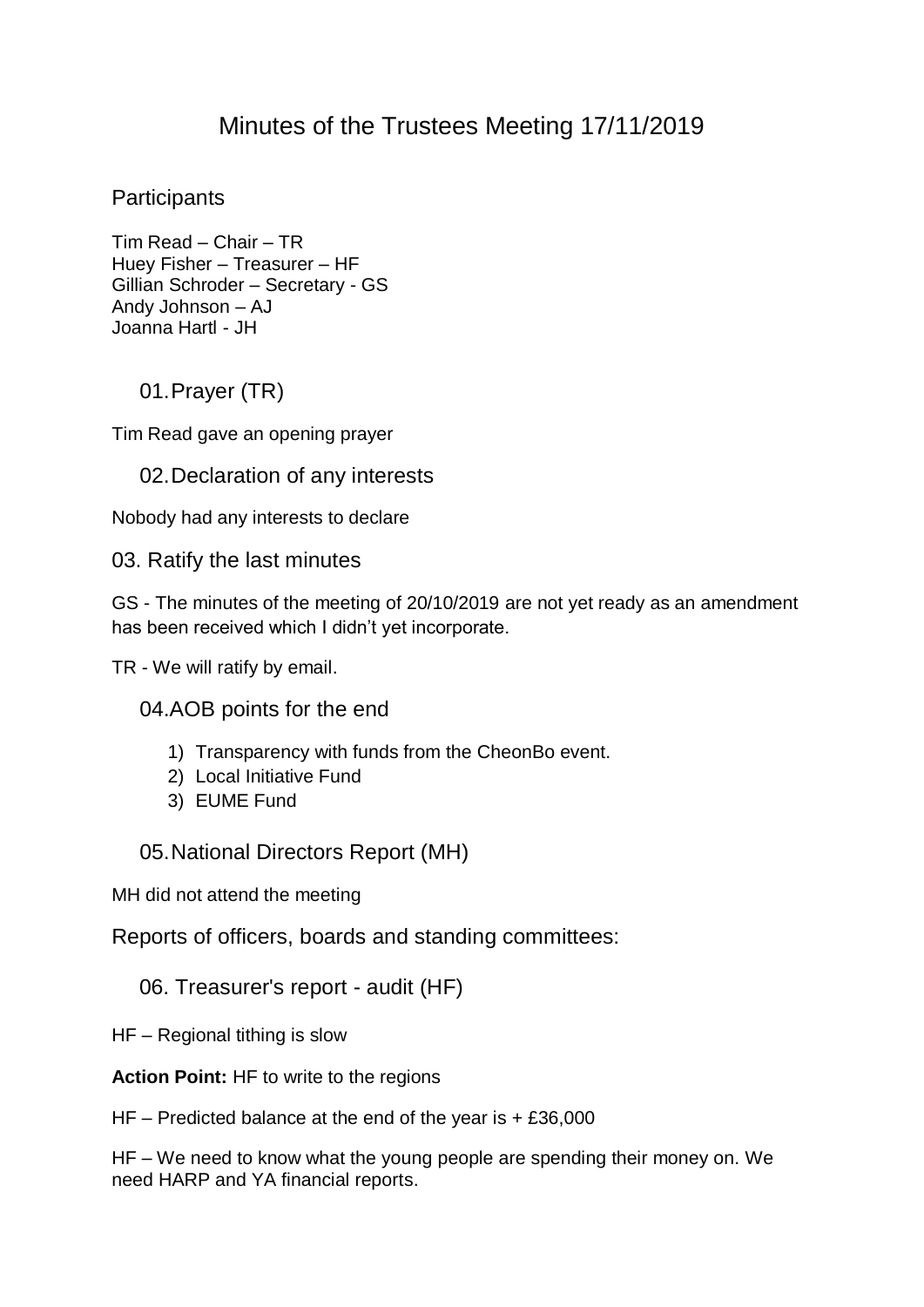HF – We need a name list of the people signing cheques. We will make a template.

EH – the negative reserve will be zeroed, but we need to start saving 5% to build up a reserve. The £36,000 end of year surplus will be used to start a reserve. The NC agreed to this.

AJ – Are we thinking about creating a PR department?

TR – Can we publish a summary of the budget each month as an appendix to the minutes of the trustees meeting.?

**Action Point:** HF to prepare a summary of the budget each month to be attached to the minutes of the trustees meeting.

**Action Point:** TR to send summary of the budget to MH and MH to send it to the NC.

**Action Point:** TR also to cc the members of the NC in.

HF – We need to increase our insurance.

**Action Point:** HF to find out how much this would cost.

07.Secretaries report (GS)

GS – I will send the minutes of the 20/10/2019 tomorrow by email.

Reports of special committees:

08. Corporate charity status special committee report (TR)

Nothing to report.

09. Cleeve management group (AJ, JH, Bernard Chellew)

AJ –UPF are there now. Last week there was a yoga retreat with 22 participants. David and Kyung Ja Hannah stayed as Air B&B guests.

JHJ – Carlo and Barbara showed them basic things such as the bedding. They are settling in and are doing some restoration work.

AJ – terry L-F fixed an outdoor issue on the roof of room 9.

EH – I got the impression that there was a cash flow bottleneck. Is it OK now?

JH – Yes. The money from UPF will pay Lenka.

HF – all money should be paid into the bank first.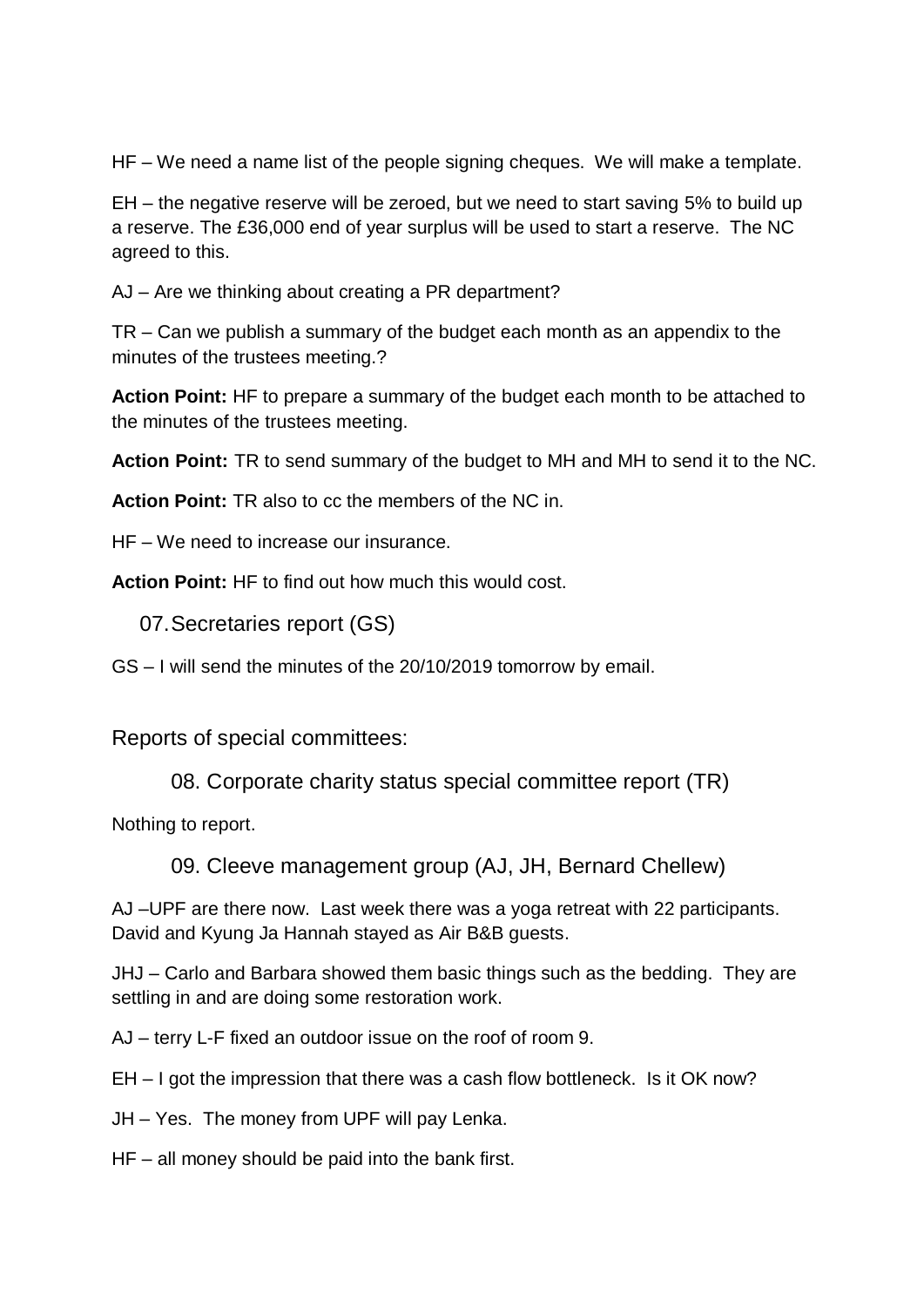AJ – Are they looking at doing B&B.

 $JH - Yes$ , they have some bookings from 25<sup>th</sup> November.

AJ – The trustees should express their gratitude to JH for all her hard work at CH.

Everybody clapped.

10. Disband Consultation Steering Committee (TR, SR, EH, Terry Linden-Fermor, Sonja Read)

The Consultation Steering Committee was disbanded

11. Create a new Property Committee to oversee change: create remit. (TR)

Create a new Property Committee to oversee change: create remit. (TR) Motion: We create a small working group to oversee the change in use of our properties from now on. Passed unanimously

Motion: That TR creates a remit for the small working group. Passed unanimously

Unfinished business

Action points from the last meeting:

12. Update on draft contract for Cleeve Staff (JH)

**Action Point:** The draft contract for CH staff has to be checked by NN and Sylvia wants to double check it.

13. Report on Steve Buckley (TR)

TR – Dieter Shuler, David Franklin, Tom and Grant have all worked with him.

**Action Point:** TR to write a report and make some recommendations regarding Steve Buckley.

14. Report: TR wrote to NC re HF as treasurer (TR)

TR introduced HF to NC as the new treasurer of the trustees.

15. Report: PIC and Trustees Zoom meeting re use of consultants (consultation next steps2) (TR)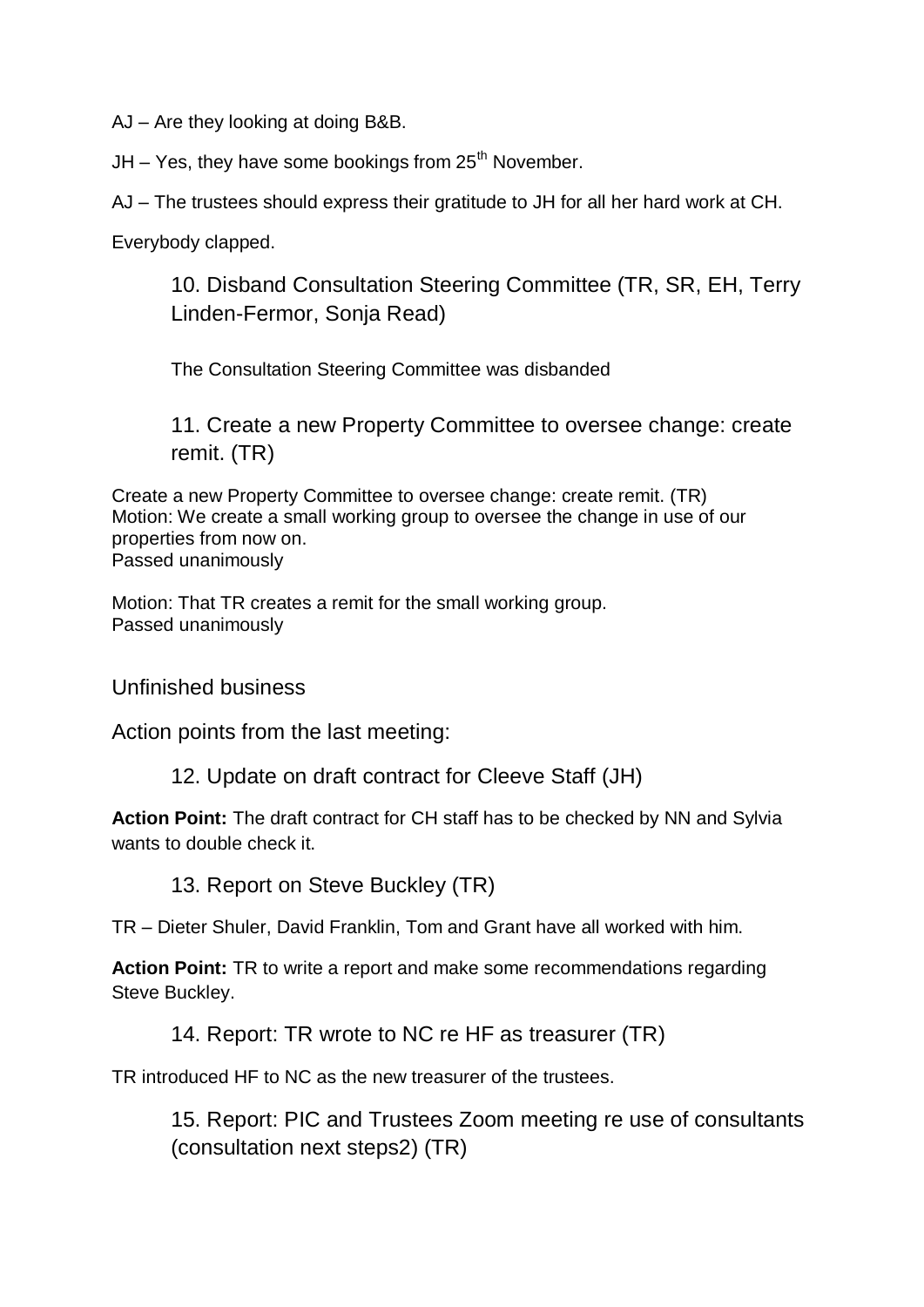TR read out his summary of the report.

TR – whatever scenario the small group comes out with needs to be ratified by the trustees.

AJ – the best person for this small group is Chris Jones.

TR – the surprising thing is that none of the PIC members volunteered for this group.

EH – they are all good, but they are frustrated.

TR – one trustee needs to be on that committee ie. HF.

HF – there is a group of second gen who are involved in property. There are 13 of them ie. Alex Fortune. We need to give them a chance to speak out.

**Action Point:** TR to write terms of reference for the committee on properties.

**Action Point:** TR to approach the members of the PIC to see who can sit on the new properties committee.

16. Report: Vision and Strategy deadline (TR)

MH was unaware that the strategy was not yet finalised.

TR has given him guidelines on what the NC needs to produce. They will meet again the day after tomorrow.

**Action Point:** MH to finalise strategy.

TR – they realised that they cannot make a proper budget without knowing their strategy. They will make an interim budget for six months.

**Action Point:** NC to make an interim budget for six months until they finalise their strategy.

17. Sylvia Lau's job situation. HF to talk to her. (TR)

**Action Point:** HF to talk to Sylvia tomorrow.

**Action Point:**Once HF has spoken to Sylvia, TR to talk to Terry.

18. Budget to go to local planning consultant re CH (AJ)

AJ has written to the local parish council saying that we are a charity and we do not want things to create costs for us. If they say they will not pursue it  $-$  fine. If not, we need a budget of £500 to fight it.

**Action Point:**AJ to go to speak to a planning consultant regarding CH.

19. Prostitution Allegation at LG (TR)